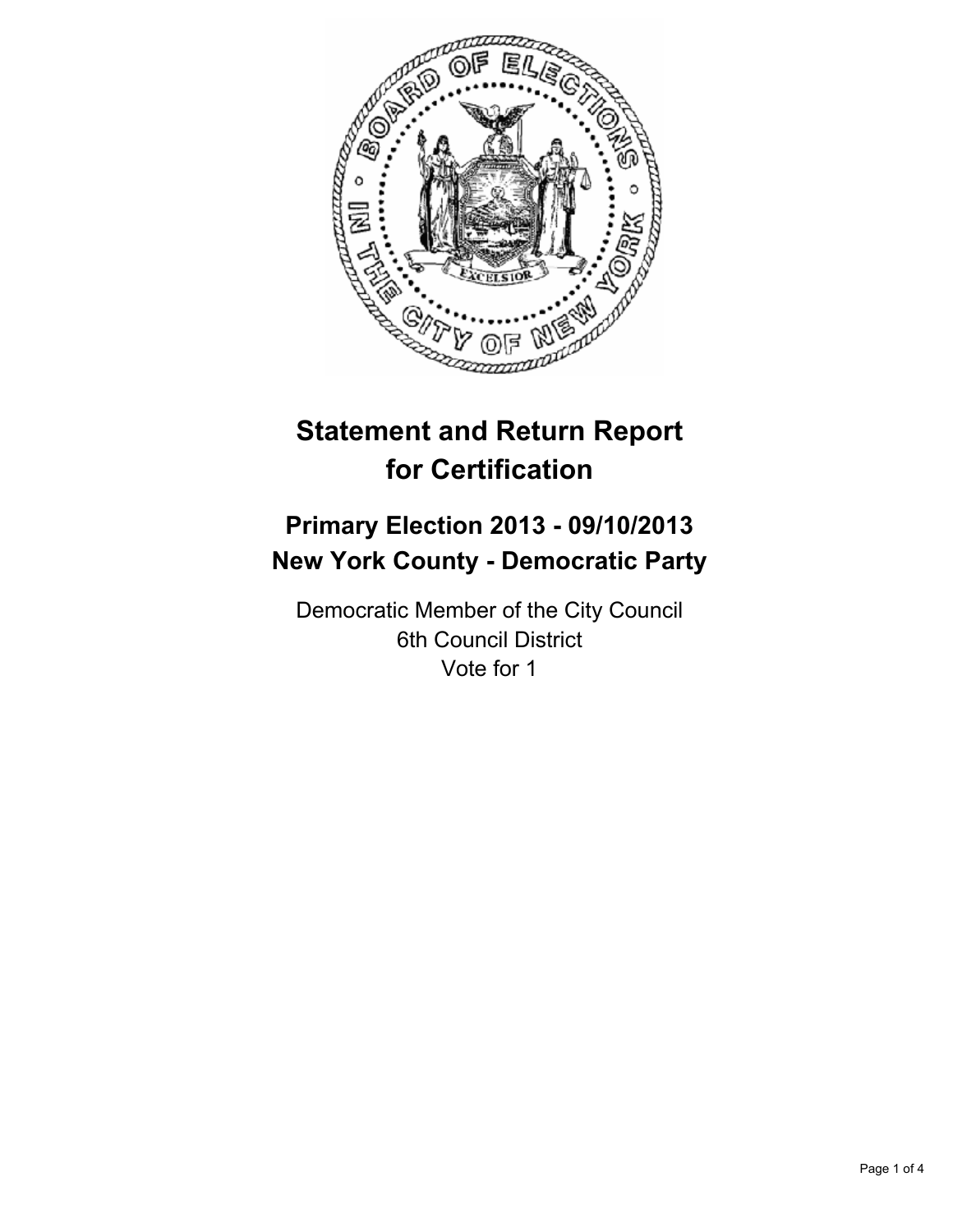

### **Assembly District 67**

| <b>EMERGENCY</b>            | 128    |
|-----------------------------|--------|
| ABSENTEE/MILITARY           | 529    |
| <b>FEDERAL</b>              | 0      |
| <b>SPECIAL PRESIDENTIAL</b> | 0      |
| <b>AFFIDAVIT</b>            | 226    |
| <b>KEN C. BIBERAJ</b>       | 1,503  |
| AARON BRAUNSTEIN            | 260    |
| DEBRA COOPER                | 1,449  |
| NOAH E. GOTBAUM             | 2,037  |
| <b>MARC A. LANDIS</b>       | 3,125  |
| HELEN K. ROSENTHAL          | 4,346  |
| <b>MEL WYMORE</b>           | 3,820  |
| DAVID CURTISS (WRITE-IN)    | 1      |
| <b>Total Votes</b>          | 16,541 |

**Assembly District 68**

| <b>EMERGENCY</b>     |  |
|----------------------|--|
| ABSENTEE/MILITARY    |  |
| FEDERAL              |  |
| SPECIAL PRESIDENTIAL |  |
| AFFIDAVIT            |  |

#### **Assembly District 69**

| <b>EMERGENCY</b>          | 76     |
|---------------------------|--------|
| ABSENTEE/MILITARY         | 402    |
| <b>FEDERAL</b>            | 0      |
| SPECIAL PRESIDENTIAL      | 0      |
| AFFIDAVIT                 | 164    |
| <b>KEN C. BIBERAJ</b>     | 1,082  |
| AARON BRAUNSTEIN          | 111    |
| <b>DEBRA COOPER</b>       | 929    |
| NOAH E. GOTBAUM           | 1,391  |
| <b>MARC A. LANDIS</b>     | 2,292  |
| <b>HELEN K. ROSENTHAL</b> | 3,177  |
| <b>MEL WYMORE</b>         | 2,219  |
| <b>Total Votes</b>        | 11,201 |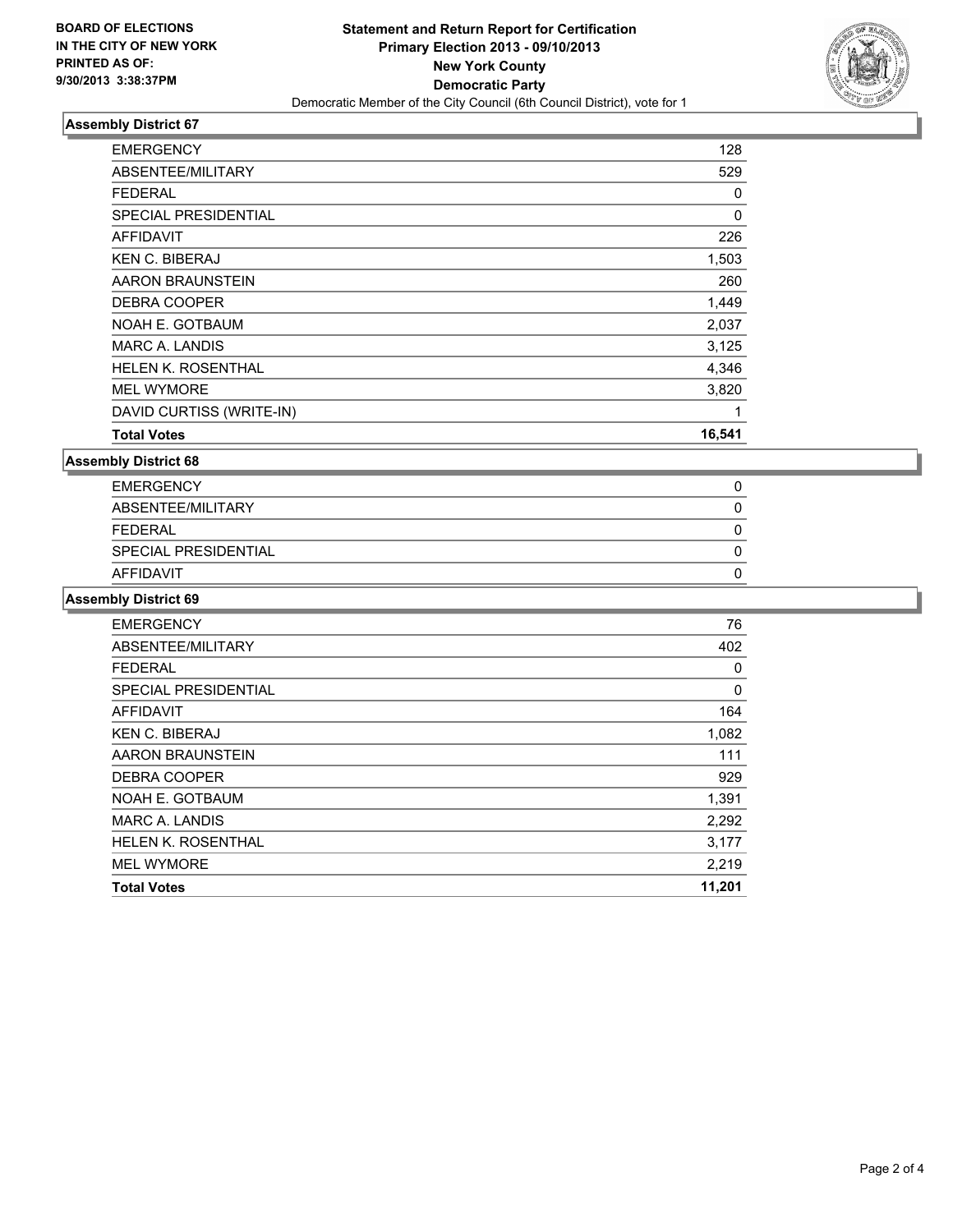

#### **Assembly District 75**

| <b>Total Votes</b>        | 1.007 |
|---------------------------|-------|
| <b>MEL WYMORE</b>         | 401   |
| <b>HELEN K. ROSENTHAL</b> | 193   |
| MARC A. LANDIS            | 149   |
| NOAH E. GOTBAUM           | 84    |
| DEBRA COOPER              | 104   |
| AARON BRAUNSTEIN          | 16    |
| <b>KEN C. BIBERAJ</b>     | 60    |
| AFFIDAVIT                 | 12    |
| SPECIAL PRESIDENTIAL      | 0     |
| <b>FEDERAL</b>            | 0     |
| ABSENTEE/MILITARY         | 43    |
| <b>EMERGENCY</b>          | 15    |